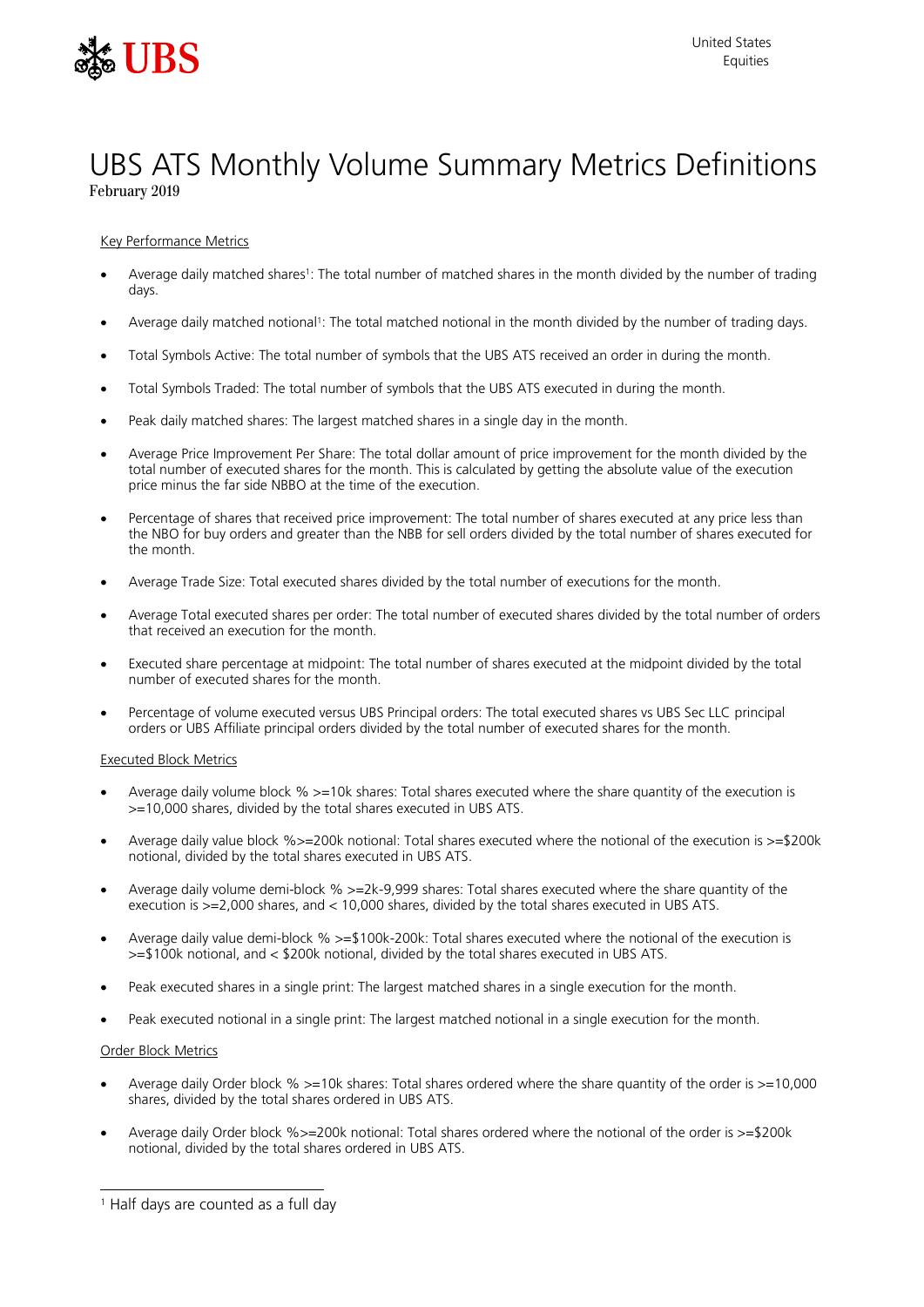- Average daily Order demi-block % >=2k-9,999 shares: Total shares ordered where the share quantity of the order is >=2,000 shares, and < 10,000 shares, divided by the total shares ordered in UBS ATS.
- Average daily Order demi-block % >=\$100k -200k: Total shares ordered where the notional of the order is >=\$100k notional, and < \$200k notional, divided by the total shares ordered in UBS ATS.

# Conditional Indication Metrics

- Average Conditional Indication Quantity: Total Conditional Indication quantity received divided by the total number of Conditional Indications received for the month.
- Average Conditional Indication Minimum Quantity: Total Conditional Indication minimum quantity received divided by the total number of Conditional Indications received for the month.
- Average Conditional Indication Notional Value: Total Conditional Indication notional received divided by the total number of Conditional Indications received for the month.
- Average Firm Up Quantity: Total Conditional Firm Up quantity received divided by the total number of Firm Up orders received for the month.
- Average Firm Up Minimum Quantity: Total Conditional Firm Up minimum quantity received divided by the total number of Firm Ups received for the month.
- Average Executed Quantity: Total Conditional executed shares divided by the total number of Conditional Firm Up orders received.
- Average Executed Notional: Total Conditional executed notional divided by the total number of Conditional Firm Up orders received.

# Charts:

- Executed Shares by Market Cap Pie Chart: Total executed shares in each category divided by the total executed shares.
- Executed Shares by Order Type Pie Chart: Total executed shares by order type divided by the total executed shares.
- UBS ATS Monthly Average Matched Shares Bar/Line Chart:
	- Bars Total UBS ATS executed shares for the quarter divided by the number of months in the quarter.
	- Line Total UBS ATS executed shares for the quarter divided by the total executed shares in the market<sup>2</sup>.
- UBS ATS Monthly Average Matched Notional Bar/Line Chart:
	- Bars Total UBS ATS executed notional for the quarter divided by the number of months in the quarter.
	- $\bullet$  Line Total UBS ATS executed notional for the quarter divided by the total executed notional in the market<sup>3</sup>.
- Executed Shares by Sector Pie Chart: Total monthly UBS ATS executed shares by industry sector divided by the total monthly executed shares in the UBS ATS.
- Ordered Shares by Size Bucket Pie Chart: Total UBS ATS ordered shares grouped by size buckets divided by the total UBS ATS ordered shares.
- Executed Shares by Size Bucket Pie Chart: Total UBS ATS executed shares grouped by size buckets divided by the total UBS ATS executed shares.
- Monthly Average Block (10K+ shares) Shares Executed Bar/Line Chart:
	- Bars Total UBS ATS executed shares where the execution was greater than or equal to 10,000 shares for the quarter divided by the number of months in the quarter.
	- Line Total UBS ATS executed shares where the execution was greater than or equal to 10,000 shares for the quarter divided by the total executed shares in the UBS ATS.
- Monthly Average Block (\$200K+ notional) Shares Executed Bar/Line Chart:
	- Bars Total UBS ATS executed shares where the execution was greater than or equal to \$200,000 for the quarter divided by the number of months in the quarter.
	- Line Total UBS ATS executed shares where the execution was greater than or equal to \$200,000 notional for the quarter divided by the total executed shares in the UBS ATS.

<sup>&</sup>lt;sup>2</sup> Consolidated shares information sourced from Bloomberg using MVOLUSE.

<sup>&</sup>lt;sup>3</sup> Consolidated notional information sourced from Bloomberg using MVALUSE.